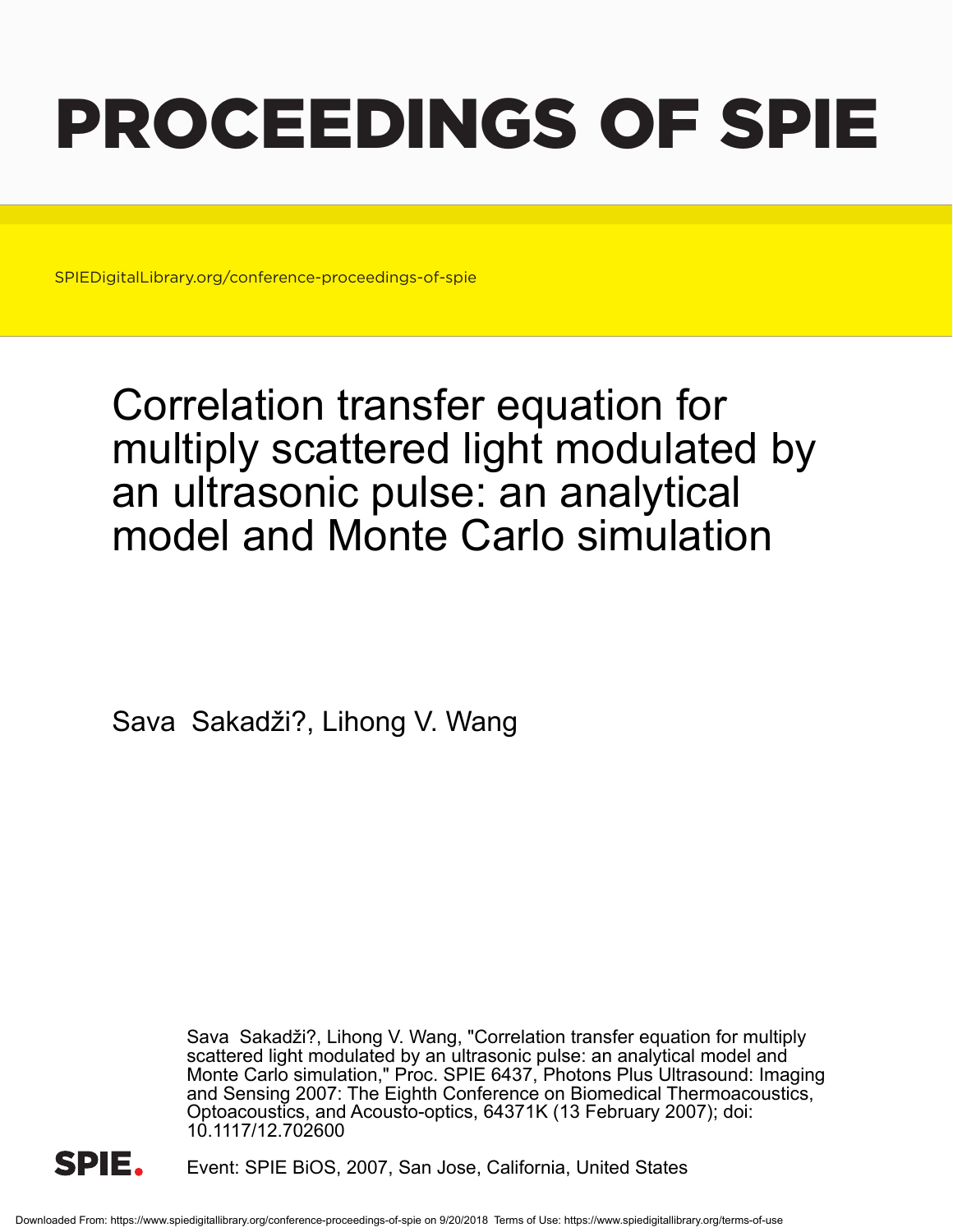### **Correlation transfer equation for multiply scattered light modulated by an ultrasonic pulse: An analytical model and Monte Carlo simulation**

Sava Sakadžić and Lihong V. Wang

Optical Imaging Laboratory, Department of Biomedical Engineering, Texas A&M University, College Station, Texas 77843-3120

#### **ABSTRACT**

We present derivation of the temporal correlation transfer equation (CTE) for multiply scattered light modulated by an ultrasound pulse. The equation can be used to obtain the time-varying specific intensity of light produced by a pulsed and nonuniform ultrasound field in optically scattering media that have a heterogeneous distribution of optical parameters. We also develop a Monte Carlo algorithm that can simulate the spatial distribution of the time-dependent power spectrum density of light modulated by a focused ultrasound pulse in optically scattering media with heterogeneous distributions of optically scattering and absorbing objects. Derivation is based on the ladder diagram approximation of the Bethe-Salpeter equation that assumes moderate ultrasound pressures. We expect these results to be applicable to a wide spectrum of conditions in the ultrasound-modulated optical tomography of soft biological tissues.

**Keywords:** ultrasound-modulated optical tomography, multiply scattered light, correlation transfer equation, Bethe-Salpeter equation, Dyson equation

#### **1. INTRODUCTION**

Ultrasound-modulated optical tomography (UOT) is a hybrid technique that combines the advantages of ultrasonic resolution and optical contrast.<sup>1,2</sup> In this technique, optical radiation and focused ultrasound are simultaneously applied to soft biological tissue and the resulting ultrasound-modulated light is measured. The measurement provides information about the optical properties of the tissue, spatially localized at the interaction region of the ultrasonic and the electromagnetic waves. Images can be created by scanning either the ultrasound or the tissue sample.<sup>3, 4</sup>

A theoretical understanding of the ultrasound modulation of multiply scattered light is still incomplete. Present theoretical models include two mechanisms of modulation. The first mechanism accounts for dynamic scattering by optical scatterers oscillating in an ultrasound field, which causes optical frequency shifts.<sup>5, $6$ </sup> The second mechanism accounts for ultrasound-induced changes in the optical index of refraction.<sup>7,8</sup> Both mechanisms have been combined by Wang, $^8$  in a model based on the diffusing-wave spectroscopy (DWS) approach.<sup>9, 10</sup> Subsequently, the equations are extended to account for anisotropic optical scattering<sup>11</sup> and Brownian motion.<sup>11, 12</sup> In addition, Ref. 13 accounts for pulsed ultrasound and strong correlations between ultrasound-induced optical phase increments, which exist when the ratio of the optical transport mean-free path  $l_{tr}$  to the ultrasound wavelength  $\lambda_a$  is small. In the case of anisotropic optical scattering, equations derived for the isotropic case can be applied by substituting  $l_{tr}$  for the optical mean-free path  $l_s$ .<sup>11, 13</sup> However, the applications of theoretical models based on the DWS approach are limited to simple geometries where it is possible to approximate the ultrasound field within the sample with a plane ultrasound wave and where the probability density function of the optical path length between the source and detector is analytically known. In most experiments a focused ultrasound beam is used and the sample geometries are complex with heterogeneously distributed optical parameters.

A more general theoretical model based on the ladder diagram approximation of the Bethe-Salpeter equation was developed recently.<sup>14, 15</sup> A temporal correlation transfer equation  $(CTE)^{16-19}$  was derived for multiply scattered light modulated by continuous-wave (CW) ultrasound. This equation can be used to obtain the timevarying specific intensity and subsequently the power spectral density of light produced by a focused ultrasound

Photons Plus Ultrasound: Imaging and Sensing 2007: The Eighth Conference on Biomedical Thermoacoustics, Optoacoustics, and Acousto-optics, edited by Alexander A. Oraevsky, Lihong V. Wang, Proc. of SPIE Vol. 6437, 64371K, (2007) · 1605-7422/07/\$18 · doi: 10.1117/12.702600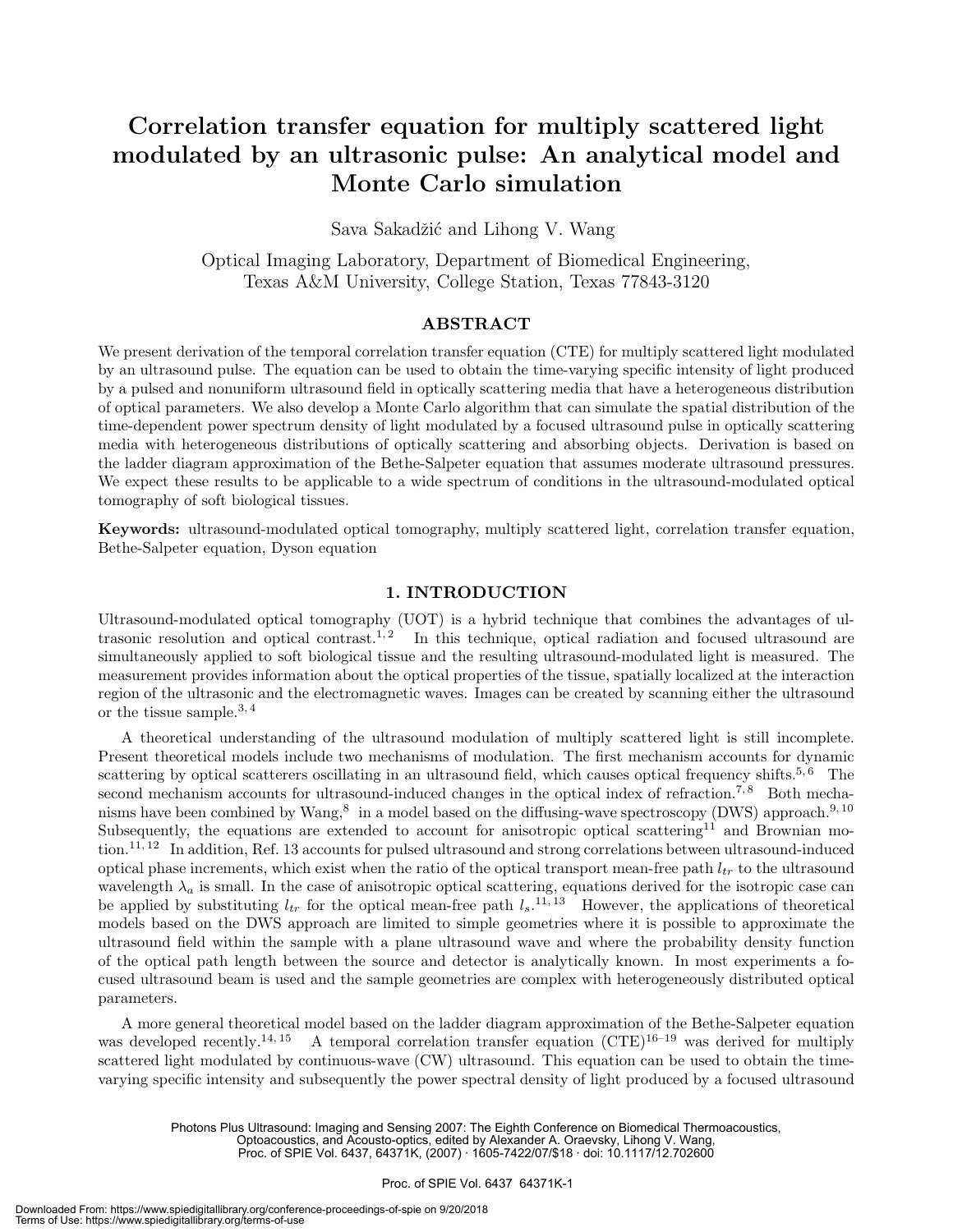field in optically scattering media that have a heterogeneous distribution of optical parameters. In addition, based on the theoretical models, Monte Carlo algorithms were developed and used for comparison with the theoretical predictions<sup>11, 13–15, 20</sup> as well as for modeling the scattering samples that have optically absorbing objects of cylindrical shapes.<sup>21</sup>

In this paper, based on the ladder diagram approximation of the Bethe-Salpeter equation,<sup>22</sup> we have derived a temporal correlation transfer equation (CTE) for multiply scattered light modulated by an ultrasonic pulse. The derivation is similar to the previous development of the CTE when CW ultrasound was used.<sup>15</sup> In Sect. 3, we develop a Monte Carlo simulation, based on the CTE, which can be used to calculate the time-varying power spectral density of light modulated by pulsed and focused ultrasound in optically turbid media with heterogeneous distributions of optical parameters. We further calculate the time-varying spatial distribution of the power spectral density of the ultrasound-modulated light produced by an ultrasound pulse with a center frequency of 1-MHz that is focused in an optically scattering slab. The scattering slab has two embedded optically absorbing objects positioned within the ultrasonic focal zone with background optical parameters representative of those in soft biological tissues at visible and near infrared wavelengths.

#### **2. DEVELOPMENT OF THE CTE**

The development of the CTE for multiply scattered light modulated by an ultrasound pulse is largely analogous to the derivation of the CTE for CW ultrasound,<sup>15</sup> with the difference that a more general representation of the spatio-temporal dependence of ultrasound is used in the former case.

We first develop the approximate expressions for a Green's function  $G_a(\mathbf{r}, \mathbf{r}_0, t)$  of the electric field component in a medium free from optical scatterers and absorbers in the presence of an ultrasound field, and for a mean Green's function  $G_s(\mathbf{r}_b, \mathbf{r}_a, t)$  of the ensemble averaged electric field component in a medium having discrete and uncorrelated optical scatterers.

For moderate ultrasound pressures, the optical index of refraction experiences a small perturbation and we locally approximate it with  $n(\mathbf{r}, t) = n_0[1 + \eta P(\mathbf{r}, t)/(\rho v_a^2)]$ , where  $n_0$  is the unperturbed optical index of refraction;  $P(\mathbf{r}, t)$  is the ultrasound pressure;  $ρ$  is the mass density of the medium;  $v_a$  is the ultrasound speed; and  $\eta$  is the elasto-optical coefficient (in water at standard conditions  $v_a \approx 1480 \text{ ms}^{-1}$ ; and  $\eta \approx 0.32$ ). We consider independent optical scattering in an optically scattering medium representative of soft biological tissue and assume the weak scattering approximation that the optical mean-free path  $l_s$  is much greater than the optical wavelength  $\lambda_0$ . We also assume that the ultrasound field in volumes  $\sim l_{tr}^3$  can be locally approximated as a plane wave  $P(\mathbf{r}, t) = P_0 h(t - v_a \Omega_a \cdot \mathbf{r} + \phi)$ , where  $h(x)$  is the propagation function of the ultrasound pulse normalized to unity, and  $P_0$ ,  $\phi$ , and  $\Omega_a$  are the local pressure amplitude, local initial phase, and local propagation direction unit vector of the ultrasound, respectively  $(|\Omega_a| = 1)$ .

We consider a source of monochromatic light having angular frequency  $\omega_0$  and wave-vector magnitude  $k_0 =$  $\omega_0/c_0$ , where  $c_0$  is the speed of light in vacuum. The time retardation and the optical polarization effects are neglected for simplicity and we consider only one component of the electric field vector  $\vec{E}(\mathbf{r},t)$ . Due to the large ratio of  $\omega_0$  to the ultrasound angular frequency, we approximate the quasi-monochromatic electric field in the medium as  $E(\mathbf{r}, t) \approx E(\mathbf{r}, t) \exp(-i\omega_0 t)$ , where  $E(\mathbf{r}, t)$  is a slowly changing function of time. For a point source of light positioned at  $\mathbf{r}_0$ , the slowly changing amplitude  $E(\mathbf{r}, t)$  is given by the Green's function  $G_a(\mathbf{r}, \mathbf{r}_0, t)$  that can be expressed as

$$
G_a(\mathbf{r}, \mathbf{r}_0, t) = \frac{\exp\left(ik_0 n_0 |\mathbf{r} - \mathbf{r}_0| [1 + \xi(\mathbf{r}, \mathbf{r}_0, t)]\right)}{-4\pi |\mathbf{r} - \mathbf{r}_0|},\tag{1}
$$

where  $2\eta |P(\mathbf{r},t)|/(\rho v_a^2) \ll 1$ ,  $\delta()$  is the Dirac delta function and  $\xi(\mathbf{r},\mathbf{r}_0,t)$  is the small fractional phase perturbation that slowly varies in time and depends on  $P(\mathbf{r},t)$ . We approximate  $\xi(\mathbf{r},\mathbf{r}_0,t)$  as

$$
\xi(\mathbf{r}, \mathbf{r}_0, t) = \frac{1}{2} M \int_{\mathbf{r}_0}^{\mathbf{r}} h(t - v_a \hat{\mathbf{\Omega}}_a \cdot \mathbf{r}' + \phi) \mathrm{d}r', \tag{2}
$$

#### Proc. of SPIE Vol. 6437 64371K-2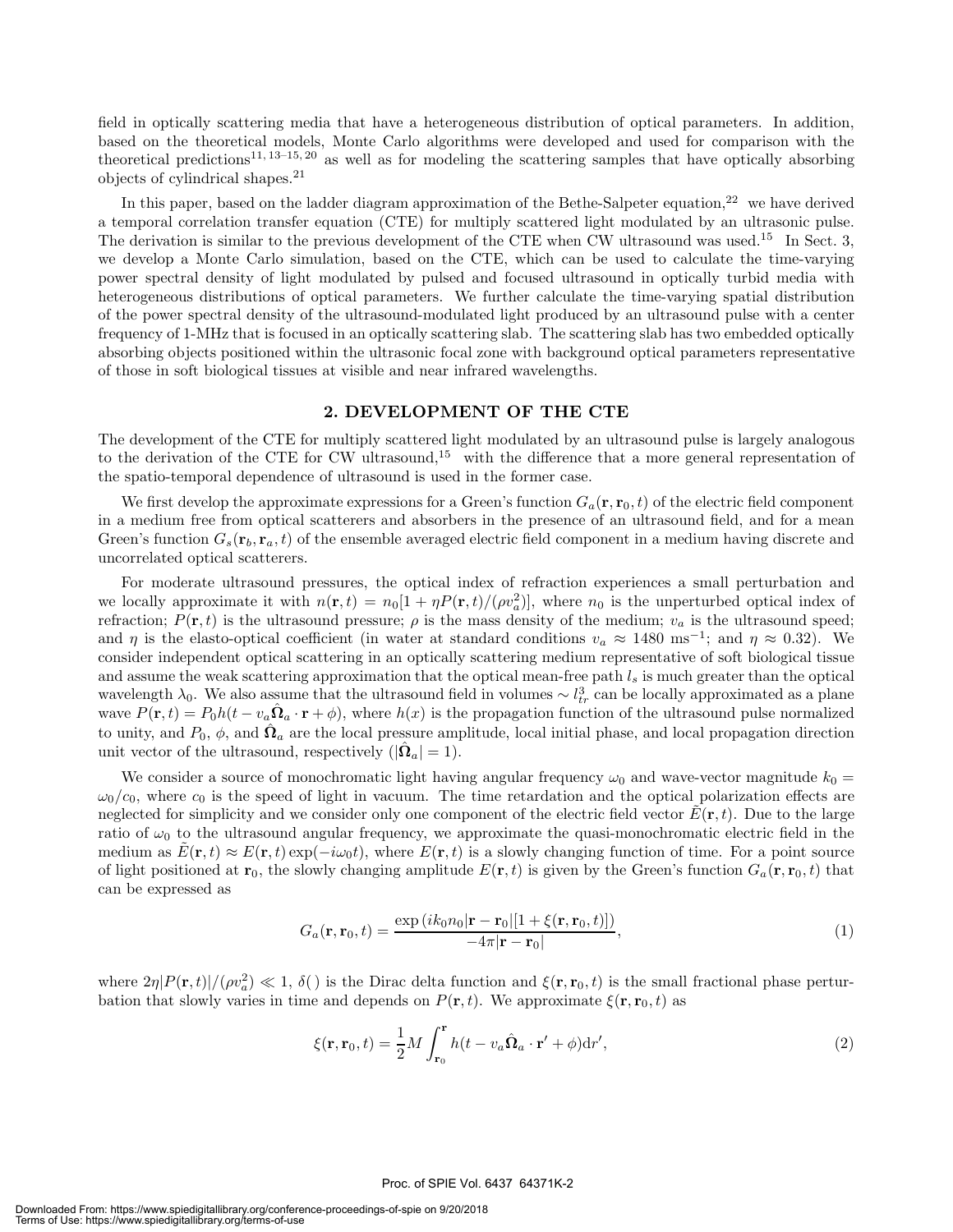where  $M = 2\eta P_0/(\rho v_a^2 |\mathbf{r} - \mathbf{r}_0|)$ . We assume moderate ultrasound pressures, distances **r** not far from the source position **r**<sub>0</sub> such that  $k_0 n_0 | \mathbf{r} - \mathbf{r}_0 | \xi(\mathbf{r}, \mathbf{r}_0, t) \ll 1$ , and that the ultrasound-induced refraction of the optical waves is negligible for the interaction length  $|\mathbf{r} - \mathbf{r}_0|$ . In further derivations, the expressions for  $\xi(\mathbf{r}, \mathbf{r}_0, t)$  [Eq. (2)] and for  $G_a(\mathbf{r}, \mathbf{r}_0, t)$  [Eq. (1)] are required to be approximately valid for  $|\mathbf{r} - \mathbf{r}_0|$  on the order of a few  $l_{tr}$ , which is satisfied in soft biological tissues at visible and near-infrared optical wavelengths  $(l_{tr} \approx 1 \text{ mm})$ , for moderate ultrasound pressures ( $P_0 \leq 10^5$  Pa) and in the medical ultrasound frequency range.<sup>13</sup>

The optical extinction, scattering and absorption coefficients are defined as  $\mu_t = \mu_s + \mu_a$ ,  $\mu_s = \sigma_s \rho_s$ , and  $\mu_a = \sigma_a \rho_s$ , respectively, where  $\rho_s$  is the density of optical scatterers,  $\sigma_s$  is the optical scattering cross section, and  $\sigma_a$  is the optical absorption cross section. We assume that the optical scattering amplitude  $f(\Omega_{\rm sc}, \Omega_{\rm inc})$ is a function of  $\hat{\Omega}_{\rm sc} \cdot \hat{\Omega}_{\rm inc}$  only, where  $\hat{\Omega}_{\rm inc}$  and  $\hat{\Omega}_{\rm sc}$  are the directions of the incident and scattered waves, respectively. The scattering phase function  $p(\hat{\Omega}_{\rm sc}, \hat{\Omega}_{\rm inc})$  is defined as  $p(\hat{\Omega}_{\rm sc}, \hat{\Omega}_{\rm inc}) = \sigma_s^{-1} |f(\hat{\Omega}_{\rm sc}, \hat{\Omega}_{\rm inc})|^2$ , and it satisfies  $\int_{4\pi} p(\hat{\Omega}_{\rm sc}, \hat{\Omega}_{\rm inc}) d\Omega_{\rm sc} = 1$ . From the optical theorem we also have  $\sigma_s + \sigma_a = 4\pi \text{Im}[f(\hat{\Omega}_{\rm inc}, \hat{\Omega}_{\rm inc})]/(k_0 n_0)$ , where Im[ ] takes on the imaginary part.

The ensemble averaged value of the electric field at  $\mathbf{r}_b$  emitted from a point source at  $\mathbf{r}_a$  is referred to also as a mean or coherent field and it is provided by a mean Green's function  $G_s(\mathbf{r}_b, \mathbf{r}_a, t)$ . We assume sufficiently small optical scatterers and consider only the far field approximations of the scattered fields.  $G_s(\mathbf{r}_b, \mathbf{r}_a, t)$  is obtained by solving the Dyson equation,<sup>16, 17, 22</sup> whose far-field expression in the Bourret approximation is given by

$$
G_s(\mathbf{r}_b, \mathbf{r}_a, t) = G_a(\mathbf{r}_b, \mathbf{r}_a, t) - 4\pi \rho_s \int G_a(\mathbf{r}_b, \mathbf{r}_s, t) f(\hat{\mathbf{\Omega}}_{\text{sb}}, \hat{\mathbf{\Omega}}_{\text{as}}) \exp\left[i k_0 n_0 \mathbf{e}_s(t) \cdot (\hat{\mathbf{\Omega}}_{\text{as}} - \hat{\mathbf{\Omega}}_{\text{sb}})\right] G_s(\mathbf{r}_s, \mathbf{r}_a, t) d\mathbf{r}_s. \tag{3}
$$

The exponential term on the right hand side of Eq. (3) accounts for the Doppler shift caused by the ultrasoundinduced movement of the scatterer, and the position of the scatterer at time t is  $\mathbf{r}_s + \mathbf{e}_s(t)$ , where  $\mathbf{r}_s$  is the resting position and  $\mathbf{e}_s(t)$  is the small ultrasound-induced displacement. The refraction of the mean optical field that is due to the ultrasound is neglected and  $\Omega_{\text{as}}$  and  $\Omega_{\text{sb}}$  are unity vectors in directions  $\mathbf{r}_s - \mathbf{r}_a$  and  $\mathbf{r}_b - \mathbf{r}_s$ , respectively.

Equation (3) can be solved by applying the method of stationary phase in a way similar to the derivation presented in the Appendix of Ref. 15. The mean Green's function is expressed as

$$
G_s(\mathbf{r}_b, \mathbf{r}_a, t) = -\exp[iK(\mathbf{r}_b, \mathbf{r}_a, t)|\mathbf{r}_b - \mathbf{r}_a]]/(4\pi|\mathbf{r}_b - \mathbf{r}_a|),\tag{4}
$$

where  $K(\mathbf{r}_b, \mathbf{r}_a, t) = k_0 n_0[1 + \xi(\mathbf{r}_b, \mathbf{r}_a, t)] + 2\pi \rho_s f(\mathbf{\Omega}, \mathbf{\Omega})/(k_0 n_0)$ .  $G_s(\mathbf{r}_b, \mathbf{r}_a, t)$  is expressed in Eq. (4) similarly as in Ref. 15 where CW ultrasound is considered. However, the expression for  $\xi(\mathbf{r}_b, \mathbf{r}_a, t)$  in Ref. 15 is just a special case of the more general expression in Eq. (2). The term  $\xi(\mathbf{r}_b, \mathbf{r}_a, t)$  in propagation constant  $K(\mathbf{r}_b, \mathbf{r}_a, t)$ is related to the accumulated optical phase from  $r_a$  to  $r_b$ , due to ultrasound-induced changes in the optical index of refraction, and the term  $2\pi \rho_s f(\hat{\Omega}, \hat{\Omega})/(k_0 n_0)$  accounts for the multiple wave scattering from  $\mathbf{r}_a$  to  $\mathbf{r}_b$ . In the absence of optical scatterers  $(\rho_s = 0), G_s(\mathbf{r}_b, \mathbf{r}_a, t)$  reduces to  $G_a(\mathbf{r}_b, \mathbf{r}_a, t)$ .

In order to obtain the time-varying power spectral density of multiply scattered light at time  $t$ , we present the mutual coherence function of the electric field component as  $\Gamma(\mathbf{r}_a, \mathbf{r}_b, t, \tau) = \langle E(\mathbf{r}_a, t - \tau/2) E^*(\mathbf{r}_b, t + \tau/2) \rangle$ , where  $\mathbf{r}_a$  and  $\mathbf{r}_b$  are two closely spaced points relative to the optical mean-free path  $l_t$ , and  $\langle \rangle$  represents ensemble averaging. We further assume that  $\Gamma(\mathbf{r}_a, \mathbf{r}_b, t, \tau)$  is a quasiuniform function, which under the weak-scattering approximation satisfies the ladder approximation of the Bethe-Salpeter equation<sup>16, 17, 19, 22</sup> for moving scatterers

$$
\Gamma(\mathbf{r}_a, \mathbf{r}_b, t, \tau) = \Gamma_0(\mathbf{r}_a, \mathbf{r}_b, t, \tau) + \iint v_{s'}^a(t - \tau/2) v_{s''}^{b*}(t + \tau/2) \Gamma(\mathbf{r}_{s'}, \mathbf{r}_{s''}, t, \tau) \rho(\mathbf{r}_{s'}, t - \tau/2; \mathbf{r}_{s''}, t + \tau/2) d\mathbf{r}_{s'} d\mathbf{r}_{s''},
$$
 (5)

where **r**<sub>s'</sub> and **r**<sub>s''</sub> are the positions of the same scatterer at times  $t - \tau/2$  and  $t + \tau/2$ , respectively, and  $\rho(\mathbf{r}_{s'}, t - \tau/2; \mathbf{r}_{s''}, t + \tau/2)$  is the probability density of finding the same scatterer s at position  $\mathbf{r}_{s'}$  and time  $t - \tau/2$ , and at position  $\mathbf{r}_{s''}$  and time  $t + \tau/2$ .  $\Gamma_0(\mathbf{r}_a, \mathbf{r}_b, t, \tau) = \langle E(\mathbf{r}_a, t - \tau/2) \rangle \langle E^*(\mathbf{r}_b, t + \tau/2) \rangle$  is the mutual coherence function of the coherent (unscattered) field.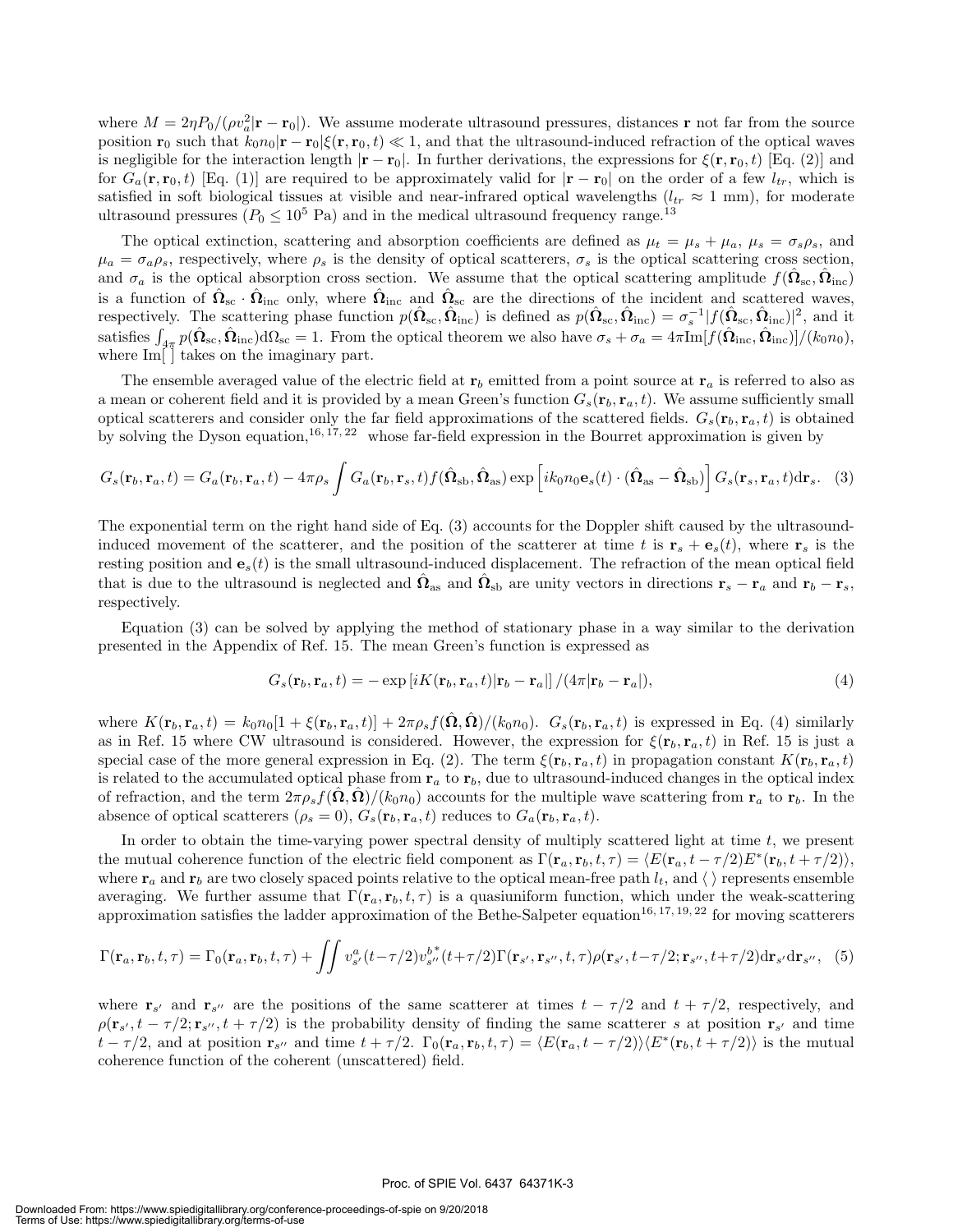We define the spectral density  $\tilde{\Gamma}(\mathbf{r}_{cs}, \mathbf{q}', t, \tau)$  of  $\Gamma(\mathbf{r}_{s'}, \mathbf{r}_{s''}, t, \tau)$  as

$$
\tilde{\Gamma}(\mathbf{r}_{cs}, \mathbf{q}', t, \tau) = (2\pi)^{-3} \int \Gamma(\mathbf{r}_{cs}, \mathbf{r}_{ds}, t, \tau) \exp(-i\mathbf{q}' \cdot \mathbf{r}_{ds}) d\mathbf{r}_{ds},
$$
\n(6)

where  $\mathbf{r}_{ds} = \mathbf{r}_{s'} - \mathbf{r}_{s''}$  and  $\mathbf{r}_{cs} = (\mathbf{r}_{s'} + \mathbf{r}_{s''})/2$  and we define vectors  $\mathbf{r}_c = (\mathbf{r}_a + \mathbf{r}_b)/2$ ,  $\mathbf{r}_d = \mathbf{r}_a - \mathbf{r}_b$ , and  $\hat{\mathbf{\Omega}} = (\mathbf{r}_c - \mathbf{r}_{cs})/|\mathbf{r}_c - \mathbf{r}_{cs}|$  in the center-of-gravity coordinate systems.

By following the derivation presented in Ref. 15 we obtain the integral form of the CTE as

$$
I(\mathbf{r}, \hat{\mathbf{\Omega}}, t, \tau) = I_0(\mathbf{r}, \hat{\mathbf{\Omega}}, t, \tau) + \int \mu_s p(\hat{\mathbf{\Omega}}, \hat{\mathbf{\Omega}}') \exp(-\mu_t |\mathbf{r} - \mathbf{r}_s|) I(\mathbf{r}_s, \hat{\mathbf{\Omega}}', t, \tau) \Phi(\mathbf{r}, \mathbf{r}_s, \hat{\mathbf{\Omega}}, \hat{\mathbf{\Omega}}', t, \tau) d|\mathbf{r} - \mathbf{r}_s| d\Omega', \tag{7}
$$

where  $I(\mathbf{r}, \hat{\mathbf{\Omega}}, t, \tau)$  is the time-varying specific intensity given by

$$
\Gamma(\mathbf{r}_c, \mathbf{r}_d, t, \tau) = \int I(\mathbf{r}_c, \hat{\mathbf{\Omega}}, t, \tau) \exp(i K_r \hat{\mathbf{\Omega}} \cdot \mathbf{r}_d) d\Omega.
$$
\n(8)

In Eq. 7, the factor  $\Phi(\mathbf{r}, \mathbf{r}_s, \hat{\mathbf{\Omega}}, \hat{\mathbf{\Omega}}', t, \tau) = \exp[i\Psi_d(\mathbf{r}_s, \hat{\mathbf{\Omega}}, \hat{\mathbf{\Omega}}', t, \tau)] \exp[i\Psi_n(\mathbf{r}, \mathbf{r}_s, t, \tau)]$  accounts for the ultrasound-induced optical phase increments due to both mechanisms of modulation. The term  $\Psi_n(\mathbf{r}_c, \mathbf{r}_{cs}, t, \tau)$  is the difference between the optical phase increments that are due to ultrasound-induced optical index of refraction changes and it is given by

$$
\Psi_n(\mathbf{r}_c, \mathbf{r}_{cs}, t, \tau) = \frac{1}{2} k_0 n_0 M \int_{\mathbf{r}_{cs}}^{\mathbf{r}_c} [h(t - \tau/2 - v_a \hat{\mathbf{\Omega}}_a \cdot \mathbf{r}' + \phi) - h(t + \tau/2 - v_a \hat{\mathbf{\Omega}}_a \cdot \mathbf{r}' + \phi)] \mathrm{d}r'. \tag{9}
$$

The term  $\Psi_d(\mathbf{r}_s, \hat{\boldsymbol{\Omega}}, \hat{\boldsymbol{\Omega}}', t, \tau)$  is due to ultrasound-induced displacement of the optical scatterers and it is given by

$$
\Psi_d(\mathbf{r}_s, \hat{\mathbf{\Omega}}, \hat{\mathbf{\Omega}}', t, \tau) = \frac{K_r P_0}{\rho v_a} [(\hat{\mathbf{\Omega}} - \hat{\mathbf{\Omega}}') \cdot \hat{\mathbf{\Omega}}_a] \int_{t-\tau/2}^{t+\tau/2} h(t' - v_a \hat{\mathbf{\Omega}}_a \cdot \mathbf{r}_s + \phi) dt', \tag{10}
$$

where  $K_r = n_0k_0 + 4\pi \text{Re}[f(\hat{\Omega}, \hat{\Omega})]\rho_s/(2k_0n_0)$ , Re<sup>[]</sup> takes on the real part and we assume that optical scatterers follow the ultrasound-induced fluid movement in amplitude and phase.<sup>13</sup>

We see that the time-varying specific intensity  $I(\mathbf{r}, \hat{\Omega}, t, \tau)$  in Eq. (7) is given as a sum of all time-varying specific intensities scattered into direction  $\hat{\Omega}$  including the unscattered term  $I_0(\mathbf{r}, \hat{\Omega}, t, \tau)$ . Similarly to the previously derived CTE for moving scatterers undergoing Brownian motion,  $^{16, 19}$  in Eq. (7) we have a term  $\Psi_d$ ) that is due to the ultrasound-induced movement of the optical scatterers. In addition, in Eq. (7) we also have a new term  $\Psi_n()$  that is due to ultrasound-induced changes in the optical index of refraction.

We can further use the time-varying specific intensity  $I(\mathbf{r}_c, \hat{\Omega}, t, \tau)$  to obtain the time-varying optical power spectral density  $P(\mathbf{r}_c, t, \omega)$  of the ultrasound modulated light received in some solid angle  $\Omega_0$  based on the Wigner distribution<sup>29</sup> as

$$
P(\mathbf{r}_c, t, \omega) = \frac{1}{2\pi} \int_{-\infty}^{+\infty} I_{\Omega_0}(\mathbf{r}_c, t, \tau) \exp(i\omega t) dt,
$$
\n(11)

where  $I_{\Omega_0}(\mathbf{r}_c, t, \tau) = \int_{\Omega_0} I(\mathbf{r}_c, \hat{\mathbf{\Omega}}, t, \tau) d\Omega$ .

Analytical solutions for  $I(\mathbf{r}, \hat{\Omega}, t, \tau)$  and  $P(\mathbf{r}, t, \omega)$  are difficult to find from Eqs. (7) and (11) for any practical experimental configurations. Numerical codes and Monte Carlo algorithms, however, can be readily developed. In Sect. 3, one such Monte Carlo algorithm is presented.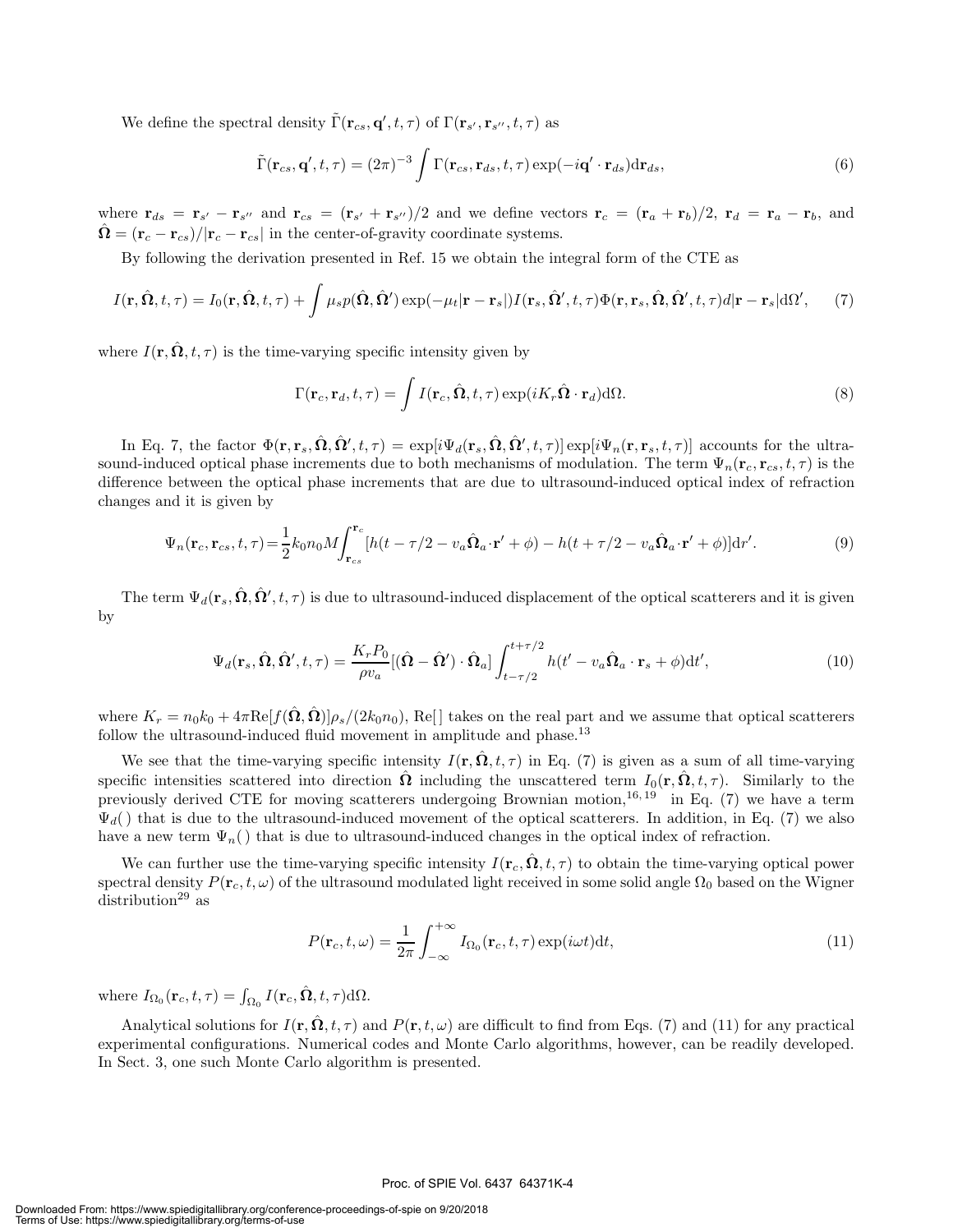#### **3. MONTE CARLO SIMULATION**

We developed a Monte Carlo (MC) algorithm, which can be used to calculate the time-varying power spectral density of light modulated by a pulsed ultrasound field focused in an optically scattering medium with a heterogeneous distribution of optical parameters. We first divide the optically scattering medium into cells along the Cartesian axes and assign a vector **n** with integer coordinates  $\{n_x, n_y, n_z\}$  to each cell. Next, we assign values of the optical absorption  $(\mu_{a,\mathbf{n}})$  and the scattering  $(\mu_{s,\mathbf{n}})$  coefficients as well as the scattering anisotropy factor  $(g_{\mathbf{n}})$ to each cell, where a Henyey-Greenstein scattering phase function is assumed.<sup>30</sup> The local parameters of the ultrasound field are also assigned to each cell: an average ultrasound propagation direction  $\Omega_{a,n}$ , pressure amplitude  $P_{0,n}$ , and time delay of the pulse  $t_n$ . We assume that the dimensions of each cell are much smaller than the ultrasound wavelength and that the ultrasound field can be approximated within cell as  $P_n(t) = P_{0,n}h(t - t_n)$ , where  $h(t)$  is the propagation function of the ultrasound pulse normalized to unity. We also assume that the error due to using the same propagation function  $h(t)$  in all the cells is small. The procedure for propagation of the photon packets in the MC is the same as in Ref. 15, and similar to the previously described algorithms.<sup>20, 31</sup> The photon packet is analyzed at each crossing of the cell boundaries, and the remaining length of the free path is adjusted based on the extinction coefficient within the cell that the photon packet is entering.

The trajectory of each photon consists of many small steps, which are determined by all of the scattering events and cell boundaries along the way. For each small photon step of length  $l_k$  within cell  $\mathbf{m}_k$ , we calculate the optical phase increment due to ultrasound-induced index of refraction changes as  $\Delta\varphi_{n,k}(t) = k_0 n_0 l_k P_{\mathbf{m}_k}(t) \eta/(\rho v_a^2)$ . Similarly, for each scattering event j within cell  $\mathbf{n}_j$ , we calculate the optical phase increment that is due to ultrasound-induced scatterer displacement as  $\Delta\varphi_{d,j}(t) = k_0 n_0 [(\hat{\mathbf{\Omega}}_{\text{inc},j} - \hat{\mathbf{\Omega}}_{\text{sc},j}) \cdot \hat{\mathbf{\Omega}}_{a,\mathbf{n}_j}]A_{\mathbf{n}_j}(t)$ , where  $\hat{\mathbf{\Omega}}_{a,\mathbf{n}_j}A_{\mathbf{n}_j}(t)$ is the scatterer displacement vector, and  $\hat{\mathbf{\Omega}}_{\text{inc},j}$  and  $\hat{\mathbf{\Omega}}_{\text{sc},j}$  are the incident and scattered photon directions, respectively.

At each scattering event, the total ultrasound-induced phase increment of the photon packet accumulated up to this point is  $\Delta\varphi(t) = \sum_k \Delta\varphi_{n,k}(t) + \sum_j \Delta\varphi_{d,j}(t)$ , and k and j count all of the previous steps and scattering events of the photon. We calculate the time-varying power spectral density  $W_{ph}P(t,\omega)$  for the photon packet at time t based on the Wigner distribution<sup>29</sup> as

$$
W_{ph}P(t,\omega) = W_{ph}(2\pi)^{-1} \int_{-\infty}^{+\infty} W(t,\tau) \exp(i\omega\tau) d\tau,
$$
\n(12)

where  $W_{ph}$  is current weight of a photon,  $P(t, \omega)$  is normalized time-varying power spectral density,  $W(t, \tau)$  $\exp[i\Delta\varphi(t,\tau)]$  and  $\Delta\varphi(t,\tau)=\Delta\varphi(t + \tau/2) - \Delta\varphi(t - \tau/2)$ . In Eq. (12),  $\omega$  represents the angular frequency increment in respect to the angular frequency  $\omega_0$  of the non-modulated light.

We further assume that the difference in phase increment  $\Delta \varphi(t, \tau)$  is small  $(|\Delta \varphi(t, \tau)| \ll 1)$ , and consider only the first three terms in the Taylor expansion of  $W(t, \tau)$ . The approximate expression for  $P(t, \omega)$  from Eq. (12) is then given by

$$
P(t,\omega) \approx (2\pi)^{-1} \int_{-\infty}^{+\infty} \left[1 + i\Delta\varphi(t,\tau) - \frac{1}{2}\Delta\varphi^2(t,\tau)\right] \exp(i\omega\tau) d\tau.
$$
 (13)

We proceed by integrating the individual terms in Eq. (13). The phase increment difference  $\Delta\varphi(t,\tau)$  is given by

$$
\Delta \varphi(t,\tau) = \frac{k_0 n_0 \eta}{\rho v_a^2} \sum_k l_k P_{0,\mathbf{m}_k} [h(t+\tau/2 - t_{\mathbf{m}_k}) - h(t-\tau/2 - t_{\mathbf{m}_k})] + \frac{k_0 n_0}{\rho v_a} \sum_j [(\hat{\mathbf{\Omega}}_{\text{inc},j} - \hat{\mathbf{\Omega}}_{\text{sc},j}) \cdot \hat{\mathbf{\Omega}}_{a,\mathbf{n}_j}] P_{0,\mathbf{n}_j} \int_{t-\tau/2}^{t+\tau/2} h(u - t_{\mathbf{n}_j}) \text{d}u,
$$
\n(14)

where we assumed that optical scatterers follows the ultrasound-induced fluid oscillations in amplitude and phase such that  $(\rho v_a)^{-1} P_{0,\mathbf{n}_j} \int_{t-\tau/2}^{t+\tau/2} h(u - t_{\mathbf{n}_j}) du = A_{\mathbf{n}_j}(t+\tau/2) - A_{\mathbf{n}_j}(t-\tau/2).$ 

#### Proc. of SPIE Vol. 6437 64371K-5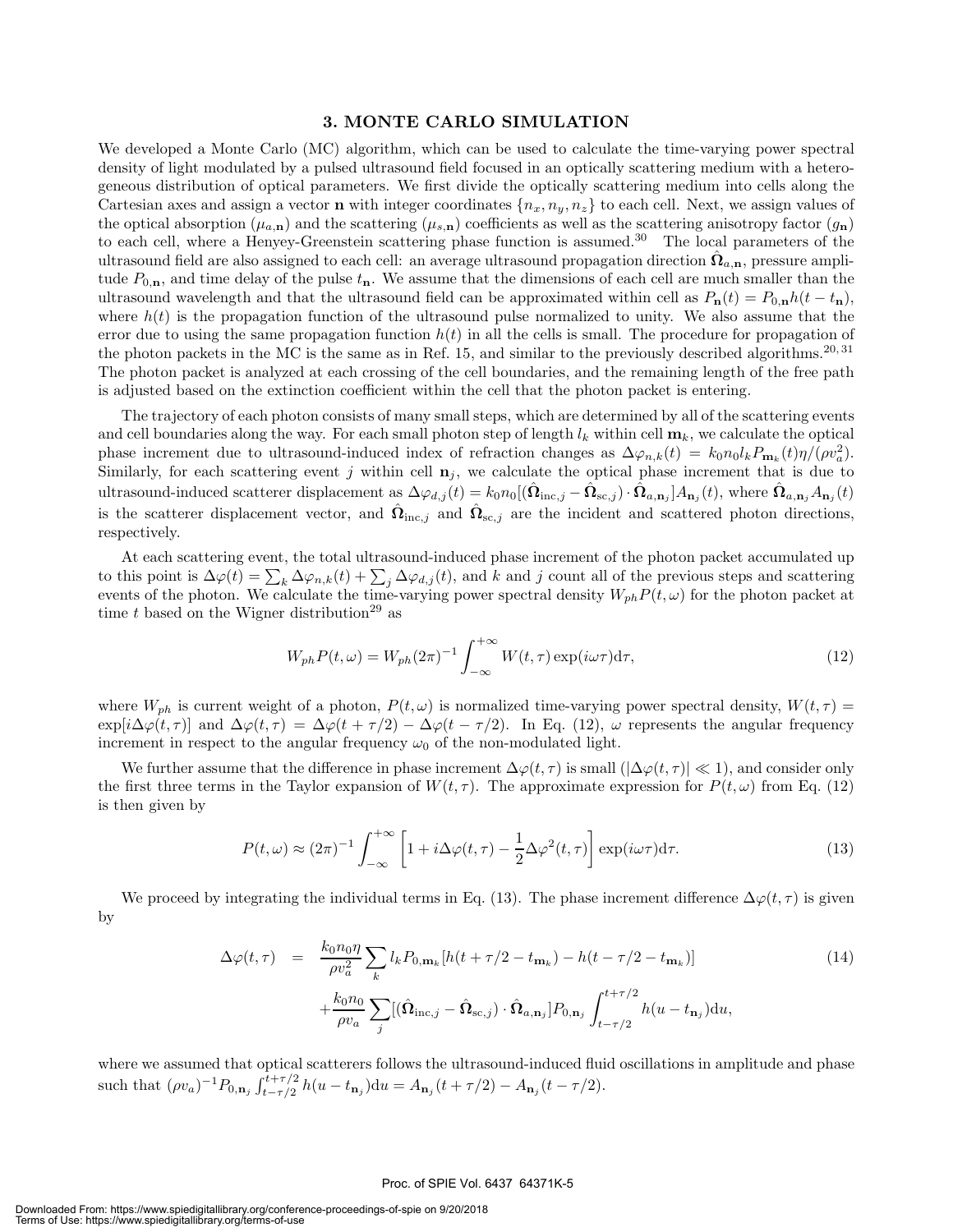We denote with  $P_0(t,\omega)$  the integral of the first term  $[(2\pi)^{-1} \int \exp(i\omega \tau) d\tau \equiv \delta(\omega)]$  in Eq. (13). Thus,  $W_{ph}P_0(t, \omega)$  contributes a value of  $W_{ph}$  to the unmodulated intensity of light at time t.

The integral of the second term in Eq. (13)  $[(2\pi)^{-1} \int_{-\infty}^{+\infty} i \Delta \varphi(t,\tau) \exp(i\omega \tau) d\tau]$  is then denoted with  $P_1(t,\omega)$ and expressed as

$$
P_1(t,\omega) = -\frac{4k_0n_0\eta}{\rho v_a^2} \sum_k l_k P_{0,\mathbf{m}_k} \text{Im} \left[ \tilde{h}(2\omega) \exp[-i2\omega(t - t_{\mathbf{m}_k})] \right]
$$
  

$$
-\frac{4k_0n_0}{\rho v_a} \sum_j P_{0,\mathbf{n}_j} [(\hat{\mathbf{\Omega}}_{\text{inc},j} - \hat{\mathbf{\Omega}}_{\text{sc},j}) \cdot \hat{\mathbf{\Omega}}_{a,\mathbf{n}_j}] \text{Re} \left[ \frac{\tilde{h}(2\omega)}{2\omega} \exp[-i2\omega(t - t_{\mathbf{n}_j})] \right],
$$
(15)

where  $\tilde{h}(\omega)$  is the Fourier transform of  $h(t)$ . It is physically meaningful to require that there is no dc component in the temporal spectrum of the ultrasonic pulse  $(h(0) = 0)$ , which ensures that expression for  $P_1(t, \omega)$  in Eq. (15) is well defined for all angular frequencies  $\omega$  and that  $P_1(t, 0) = 0$ . Owing to the factor  $\exp(2i\omega t)$  in Eq. (13),  $P_1(t,\omega)$  fluctuates fast in time. If  $T_a$  is the time period associated with the central frequency of the ultrasound pulse, then the average value of  $P_1(t, \omega)$  is approximately zero in any time interval that is comparable or longer than  $T_a/2$  and we will neglect it in further derivations.

Finally, the more complex expression for the integral of the third term in Eq. (13) is given by

$$
P_2(t,\omega) = -\frac{1}{2}\frac{1}{2\pi} \int_{-\infty}^{+\infty} \Delta \varphi^2(t,\tau) \exp(i\omega \tau) d\tau,
$$
\n(16)

Since  $\Delta\varphi(t,\tau) = \sum_{k} \Delta\varphi_{n,k}(t,\tau) + \sum_{j} \Delta\varphi_{d,j}(t,\tau)$ , where  $\Delta\varphi_{n,k}(t,\tau) = \Delta\varphi_{n,k}(t+\tau/2) - \Delta\varphi_{n,k}(t-\tau/2)$  and  $\Delta\varphi_{d,j}(t,\tau)=\Delta\varphi_{d,j}(t + \tau/2) - \Delta\varphi_{d,j}(t - \tau/2)$ , we express  $P_2(t,\omega)$  as

$$
P_2(t,\omega) = P_{2,nn}(t,\omega) + P_{2,dd}(t,\omega) + 2P_{2,nd}(t,\omega),
$$
\n(17)

where terms  $P_{2,ab}(t,\omega)$  in Eq. (17) are given by

$$
P_{2,ab}(t,\omega) = -\frac{1}{2}\frac{1}{2\pi} \int_{-\infty}^{+\infty} \sum_{k,j} \Delta \varphi_{a,k}(t,\tau) \Delta \varphi_{b,j}(t,\tau) \exp(i\omega \tau) d\tau.
$$
 (18)

The difficulty of obtaining analytical solutions for  $P_{2,ab}(t,\omega)$  depends on the particular form of the pulse propagation function  $h(t)$ . We choose a convenient but still general form of  $h(t)$  as  $h(t) = \omega_a^{-1} \partial h_0(t)/\partial t$ , where  $h_0(t) = \exp[-t^2/(2\sigma^2 T_a^2)]\sin(\omega_a t)$  is a simple periodic function bounded with a Gaussian envelope. Here,  $T_a$ and  $\omega_a = 2\pi/T_a$  are the temporal period and angular frequency of the sound wave associated with the central frequency of the pulse, respectively, and  $\sigma$  is a nondimensional parameter that is used to control the temporal width of the pulse. The function  $h(t)$  and its Fourier transform  $h(\omega)$  are given by

$$
h(t) = \exp\left(-\frac{t^2}{2(\sigma T_a)^2}\right) \left[\cos(\omega_a t) - \frac{t}{\omega_a(\sigma T_a)^2}\sin(\omega_a t)\right],\tag{19}
$$

$$
\tilde{h}(\omega) = \frac{1}{2} \frac{\omega}{\omega_a \sigma_a \sqrt{2\pi}} \left[ \exp\left(-\frac{(\omega + \omega_a)^2}{2\sigma_a^2}\right) - \exp\left(-\frac{(\omega - \omega_a)^2}{2\sigma_a^2}\right) \right],\tag{20}
$$

where  $\sigma_a = 1/(\sigma T_a)$ .

The approximate values of the integrals  $I_{ab,k,j}(t,\omega) = (2\pi)^{-1} \int \Delta \varphi_{a,k}(t,\tau) \Delta \varphi_{b,j}(t,\tau) \exp(i\omega \tau) d\tau$  of individual terms in Eq. (18) can be expressed as

$$
I_{nn,k,j}(t,\omega) = -\Lambda \eta^2 v_a^{-2} l_k l_j P_{0,\mathbf{m}_k} P_{0,\mathbf{n}_j} \omega^2 \Psi(t, t_{\mathbf{m}_k}, t_{\mathbf{n}_j}) \Xi(\omega) \cos[\omega(t_{\mathbf{m}_k} - t_{\mathbf{n}_j})],\tag{21}
$$

#### Proc. of SPIE Vol. 6437 64371K-6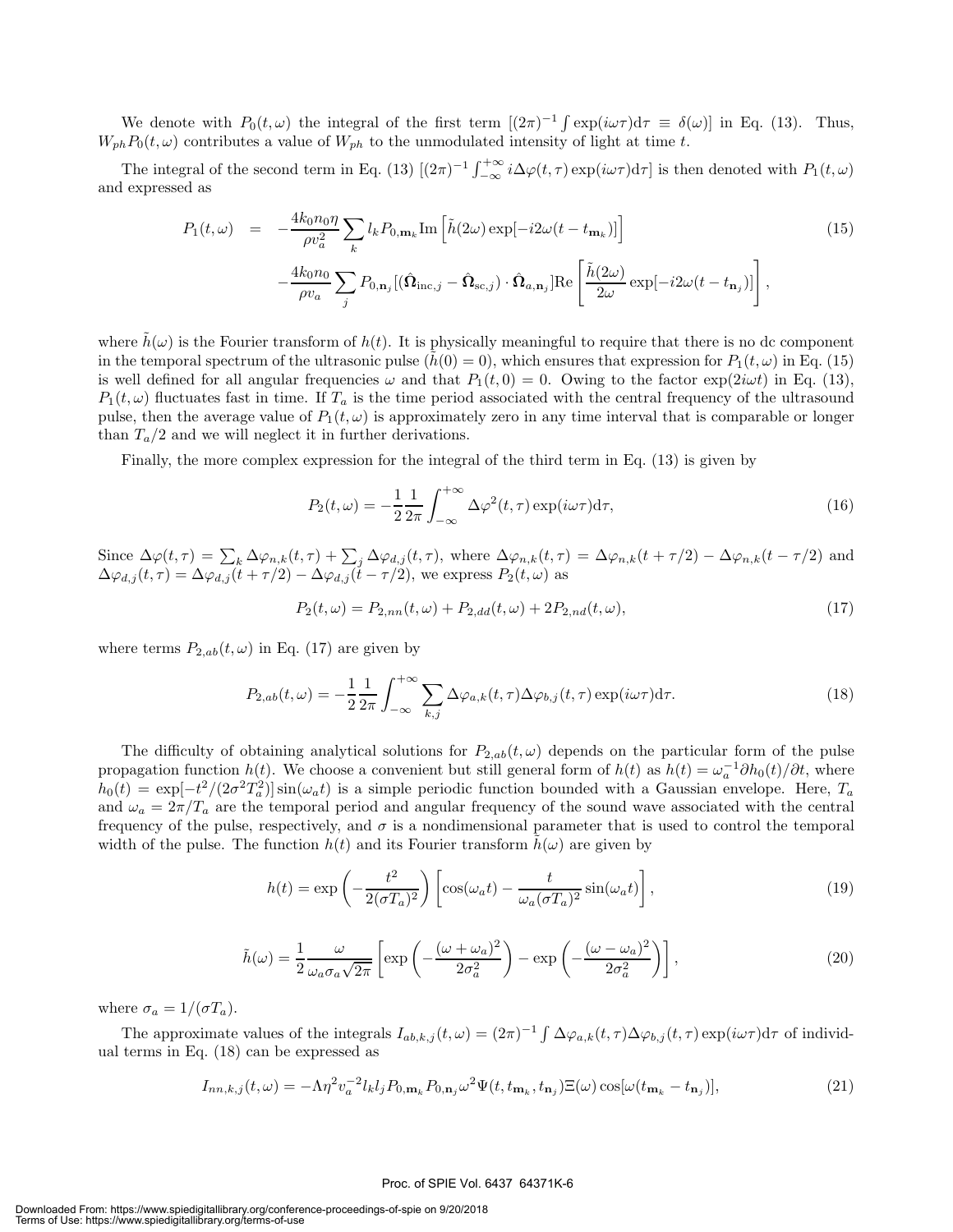$$
I_{dd,k,j}(t,\omega) = -\Lambda P_{0,\mathbf{m}_k} P_{0,\mathbf{n}_j} [\hat{\mathbf{\Omega}}_{a,\mathbf{m}_k} \cdot (\hat{\mathbf{\Omega}}_{\text{inc},k} - \hat{\mathbf{\Omega}}_{\text{sc},k})] [\hat{\mathbf{\Omega}}_{a,\mathbf{n}_j} \cdot (\hat{\mathbf{\Omega}}_{\text{inc},j} - \hat{\mathbf{\Omega}}_{\text{sc},j})] \times \Psi(t, t_{\mathbf{m}_k}, t_{\mathbf{n}_j}) \Xi(\omega) \cos[\omega(t_{\mathbf{m}_k} - t_{\mathbf{n}_j})],
$$
\n(22)

$$
I_{nd,k,j}(t,\omega) = -\Lambda \eta v_a^{-1} l_k P_{0,\mathbf{m}_k} P_{0,\mathbf{n}_j} [\hat{\mathbf{\Omega}}_{a,\mathbf{n}_j} \cdot (\hat{\mathbf{\Omega}}_{\text{inc},j} - \hat{\mathbf{\Omega}}_{\text{sc},j})] \times \Psi(t, t_{\mathbf{m}_k}, t_{\mathbf{n}_j}) \Xi(\omega) \left(\omega \sin[\omega(t_{\mathbf{m}_k} - t_{\mathbf{n}_j})] - \sigma_a^2 \left(t - \frac{t_{\mathbf{m}_k} + t_{\mathbf{n}_j}}{2}\right) \cos[\omega(t_{\mathbf{m}_k} - t_{\mathbf{n}_j})]\right),
$$
\n(23)

where  $\Lambda = (k_0 n_0)^2 / [2(\rho v_a)^2 \omega_a^2 \sigma_a \sqrt{\pi}], \Psi(t, t_{\mathbf{m}_k}, t_{\mathbf{n}_j}) = \exp[-\sigma_a^2 (t - t_{\mathbf{m}_k}/2 - t_{\mathbf{n}_j}/2)^2], \Xi(\omega) = \exp[-(\omega + \omega_a)^2 / \sigma_a^2] +$  $\exp[-(\omega - \omega_a)^2/\sigma_a^2]$ , and we neglected the terms containing fast fluctuating factors  $\exp[-2i\omega(2t - t_{\mathbf{m}_k} - t_{\mathbf{n}_j})]$ .

Let M and  $N_M$  represent the total number of scattering events and the total number of free steps, respectively, of the photon at scattering event  $M$  that happens at time  $t$ . Since we analyze the photon propagation at each cell boundary, the number of small free steps  $N_M$  can be greater than M. We calculate the value of  $P_2(t,\omega)$ associated with the photon at each scattering event M as

$$
P_2(t,\omega) = -\frac{1}{2} \sum_{k=1}^{N_M} \sum_{j=1}^{N_M} I_{nn,k,j}(t,\omega) - \frac{1}{2} \sum_{k=1}^{M} \sum_{j=1}^{M} I_{dd,k,j}(t,\omega) - \sum_{k=1}^{N_M} \sum_{j=1}^{M} I_{nd,k,j}(t,\omega).
$$
(24)

We specify a discrete set of times  $t_s$  during the time of flight of the ultrasonic pulse in the scattering sample, and a discrete set of angular frequencies  $\omega_q$  around the central angular frequency of the ultrasound pulse  $\omega_a$ . At every scattering event of the photon, quantity  $P_2(t_s, \omega_q)$  is calculated for all  $t_s$  and  $\omega_q$ , and  $\Delta P_{2,\text{m}}(t_s,\omega_q) = P_2(t_s,\omega_q)\Delta W_{ph}$  is evaluated, where  $\Delta W_{ph} = W_{ph}\mu_{a,\text{m}}/\mu_{t,\text{m}}$ , and  $W_{ph}$  is the current weight of a photon at the scattering event that occurs in cell **m**. At the end of the simulation of all of the photon packets, sums  $P_{2,m}(t_s,\omega_q) = \sum \Delta P_{2,m}(t_s,\omega_q)$  of the increments for all of the scattering events that have happened in cell **m** are proportional to the time-varying power spectral density of light at time  $t_s$  and angular frequency  $\omega_q$ .

The sample in our simulation is an optically scattering slab with a thickness of 20 mm along the X axis. The dimensions of the slab in the Y and Z directions are both 100 mm, which minimizes the error of the simulation within the central region. We define the background optical properties of the scattering slab as  $\mu_a = 0.1 \text{ cm}^{-1}$ and  $\mu_s = 10 \text{ cm}^{-1}$  in the entire slab, which are representative of soft biological tissue for visible and near-infrared light, and, for simplicity, assume isotropic scattering. An ultrasound pulse propagates parallelly to the Z axis within the slab, spaced at equal distances from the slab surfaces. The temporal profile of the pulse is given by Eq. (19), with the central frequency of 1 MHz and  $\sigma = 0.65$ . The focal spot of the transducer coincides with the center of the slab  $({x, y, z} = {10 \text{ mm}, 0 \text{ mm}}, 0 \text{ mm})$ , and the peak pressure amplitude  $P_0$  of the ultrasonic pulse at the focus is 10<sup>5</sup> Pa. In order to model the ultrasound field we define the concave transducer element with an aperture diameter of 25.4 mm and a focal length of 40 mm. The distributions of the ultrasound pressure and phase are calculated with publicly available software Field II<sup>32</sup> versus time  $t_s$  equally spaced by 0.5  $\mu$ s. The ultrasound propagation directions are subsequently obtained by taking the gradient of the ultrasound phase. A pencil light source with a wavelength of 532 nm irradiates the scattering slab from the  $x < 0$  half space, at position  $\{x, y, z\} = \{0 \text{ mm}, 0 \text{ mm}, 0 \text{ mm}\}\.$  We assume the same optical index of refraction  $n_0 = 1.33$  in whole space, a mass density of the medium  $\rho = 10^3 \text{ kgm}^{-3}$ , an ultrasound velocity  $v_a = 1480 \text{ ms}^{-1}$ , and an elasto-optical coefficient of water at room temperature  $\eta = 0.32$ . The dimensions of the cells that divide the simulation volume are  $\Delta x = 0.5$  mm,  $\Delta y = 0.5$  mm, and  $\Delta z = 0.1$  mm, such that the change in ultrasound phase within each cell is small. The  $\Delta P_{2,m}(t_s, \omega_q)$  values are sampled at discrete frequencies  $\omega_q = 2\pi f_q$ , where  $f_q$  is equally spaced by  $\Delta f_q \approx 82$  kHz from 265 kHz to 1.74 MHz. In order to reduce the memory requirement, the values of  $\Delta P_{2,m}(t_s, \omega_q)$  are recorded only in cells **m** that belong to the plane defined by  $y = 0$  mm.

Next, we position two optically absorbing cylinders ( $\mu_a = 100 \text{ cm}^{-1}$ ), both 2 mm in diameter and 2 mm long, within the scattering sample. The axes of both cylinders are parallel to the propagation direction of the ultrasound pulse. The separation between the absorbing objects is 2 mm and the center of separation coincides with the focal point of the ultrasound pulse  $({x, y, z} = {10 \text{ mm}, 0 \text{ mm}}, 0 \text{ mm})$ ). In Fig. 1, we show the timevarying power of the ultrasound-modulated light simulated for the duration of propagation of the ultrasound pulse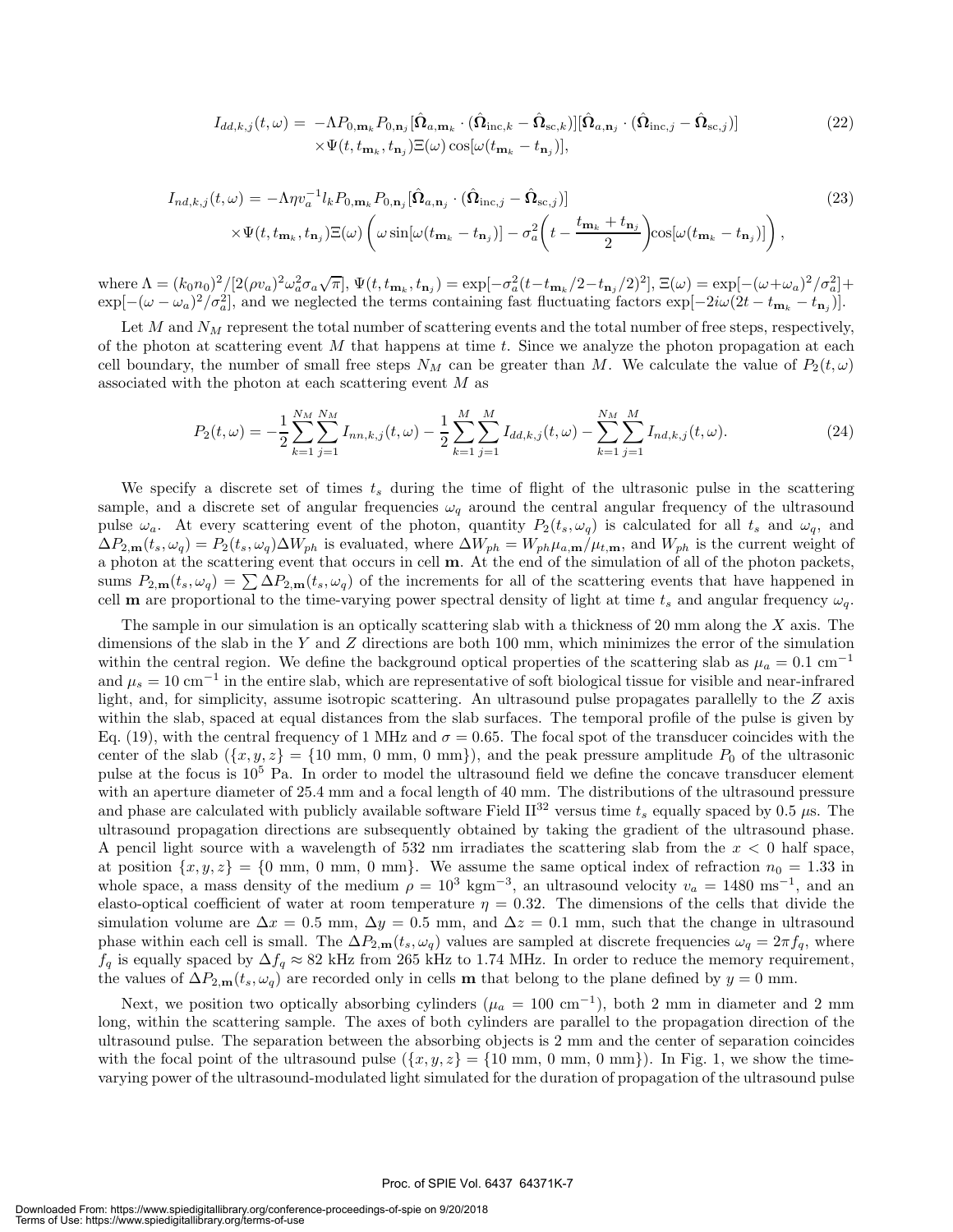

**Figure 1.** The time-varying power of the ultrasound-modulated light simulated for the duration of time-of-flight of the ultrasound pulse in the scattering sample. The spatial distribution of the power is presented in the plane defined by  $y = 0$  mm. The values are presented in shades of gray, with the levels equally spaced from zero to the maximum value. The maximum value of distribution  $(I_m)$  in each frame is presented at the upper right corner.

in the scattering sample. The values of the time-varying power of the ultrasound-modulated light in each cell **m** are calculated from  $P_{2,\mathbf{m}}(t_s,\omega_q)$  by multiplying with  $2\pi\Delta f_q\mu_{a,\mathbf{m}}$  the sum of all of the  $\omega_q$  spectral components around the central frequency  $\omega_a$  and by subsequently multiplying the obtained value with 2 to account for both first order sidebands of the modulated light. The consecutive frames in Fig. 1 are equally spaced by 1.0  $\mu$ s time intervals, and in each frame the spatial distribution of the power is presented in the plane defined by  $y = 0$  mm. The values are presented in shades of gray, with the levels equally spaced from zero to the maximum value. The maximum value of distribution  $(I_m)$  in each frame is presented at the upper right corner. The intensity of the ultrasound-modulated light is much higher when the ultrasound pulse is close to the focal point. The distribution of ultrasound-modulated light has sharp boundaries at the edges of absorbing objects. In addition, overlap of the ultrasound pulse with the position of either one of the absorbing objects causes a very significant decay in the intensity of ultrasound-modulated light that is generated.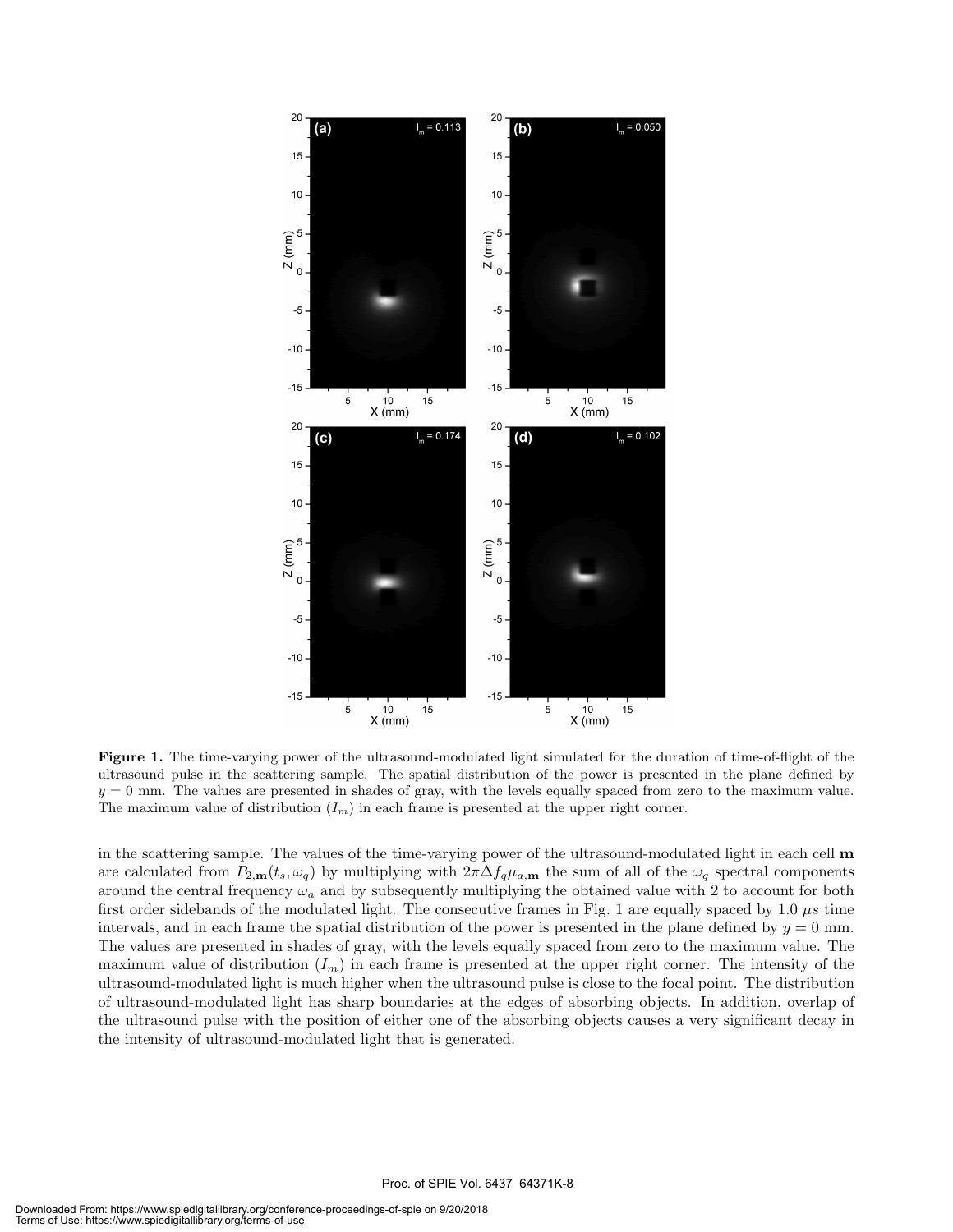#### **4. CONCLUSION**

In conclusion, based on the ladder approximation of the Bethe-Salpeter equation and Wigner time-frequency distribution, we have developed an integral form of the CTE for multiply scattered light modulated by an ultrasound pulse. The derivations are valid under the weak-scattering approximation within the medical ultrasound frequency range and under moderate ultrasound pressures, and further theoretical development should address the setups with highly focused ultrasound and with very high ultrasound pressure. We have also developed a Monte Carlo algorithm that can be used to calculate the time-varying power spectral density of light modulated by the focused ultrasound pulse in optically turbid media with heterogeneous distributions of optical parameters. This permitted us, for the first time, to obtain the spatial distribution of the ultrasound-modulated light intensity during the ultrasound pulse propagation in the scattering sample that contains optically absorbing objects. We expect the CTE and MC to be of use for the estimation of resolution, contrast, and signal-to-noise ratios in UOT.

#### **Acknowledgment**

This project was sponsored by NIH Grant No. R33 CA094267.

#### **REFERENCES**

- 1. F. A. Marks, H. W. Tomlinson, and G. W. Brooksby, "A comprehensive approach to brest cancer detection using light: photon localization by ultrasound modulation and tissue characterization by spectral discrimination," in *Proc. SPIE*, **1888**, pp. 500–510, 1993.
- 2. L. V. Wang, S. L. Jacques, and X. Zhao, "Continuous-wave ultrasonic modulation of scattered laser light to image objects in turbid media," *Opt. Lett.* **20**, pp. 629–631, 1995.
- 3. S. Sakadzic and L. V. Wang, "High-resolution ultrasound-modulated optical tomography in biological tissues," *Opt. Lett* **29**, pp. 2770–2772, Dec 2004.
- 4. C. Kim, R. J. Zemp, and L. V. Wang, "Intense acoustic bursts as a signal-enhancement mechanism in ultrasound-modulated optical tomography," *Opt. Lett.* **31**, pp. 2423–2425, 2006.
- 5. W. Leutz and G. Maret, "Ultrasonic modulation of multiply scattered-light," *Physica B* **204**, pp. 14–19, 1995.
- 6. M. Kempe, M. Larionov, D. Zaslavsky, and A. Z. Genack, "Acousto-optic tomography with multiply scattered light," *J. Opt. Soc. Am. A* **14**, pp. 1151–1158, 1997.
- 7. G. D. Mahan, W. E. Engler, J. J. Tiemann, and E. G. Uzgiris, "Ultrasonic tagging of light: Theory," in *Proc. Natl. Acad. Sci. USA*, **95**, p. 14015, 1998.
- 8. L. V. Wang, "Mechanisms of ultrasonic modulation of multiply scattered coherent light: an analytic model," *Phys. Rev. Lett.* **87**, pp. 043903–(1–4), 2001.
- 9. G. Maret and P. E. Wolf, "Multiple light-scattering from disordered media the effect of brownian-motion of scatterers," *Z. Phys. B* **65**, pp. 409–413, 1987.
- 10. D. J. Pine, D. A. Weitz, P. M. Chaikin, and E. Herbolzheimer, "Diffusing-wave spectroscopy," *Phys. Rev. Lett.* **60**, pp. 1134–1137, 1988.
- 11. S. Sakadzic and L. V. Wang, "Ultrasonic modulation of multiply scattered coherent light: an analytical model for anisotropically scattering media," *Phys. Rev. E* **66**, pp. 026603–(19), 2002.
- 12. A. Lev and B. Sfez, "In vivo demonstration of the ultrasound modulated light technique," *J. Opt. Soc. Am. A* **20**, pp. 2347–2354, 2003.
- 13. S. Sakadzic and L. V. Wang, "Modulation of multiply scattered coherent light by ultrasonic pulses: An analytical model," *Phys. Rev. E* **72**, pp. 036620–(1–12), 2005.
- 14. S. Sakadzic and L. V. Wang, "Correlation transfer and diffusion of ultrasound-modulated multiply scattered light," *Phys. Rev. Lett.* **96**, pp. 163902–(14), 2006.
- 15. S. Sakadzic and L. V. Wang, "Correlation transfer equation for ultrasound-modulated multiply scattered light," *Phys. Rev. E* **74**, pp. 036618–(110), 2006.
- 16. A. Ishimaru, "Correlation functions of a wave in a random distribution of stationary and moving scatterers," *Radio Sci.* **10**, pp. 45–52, 1975.